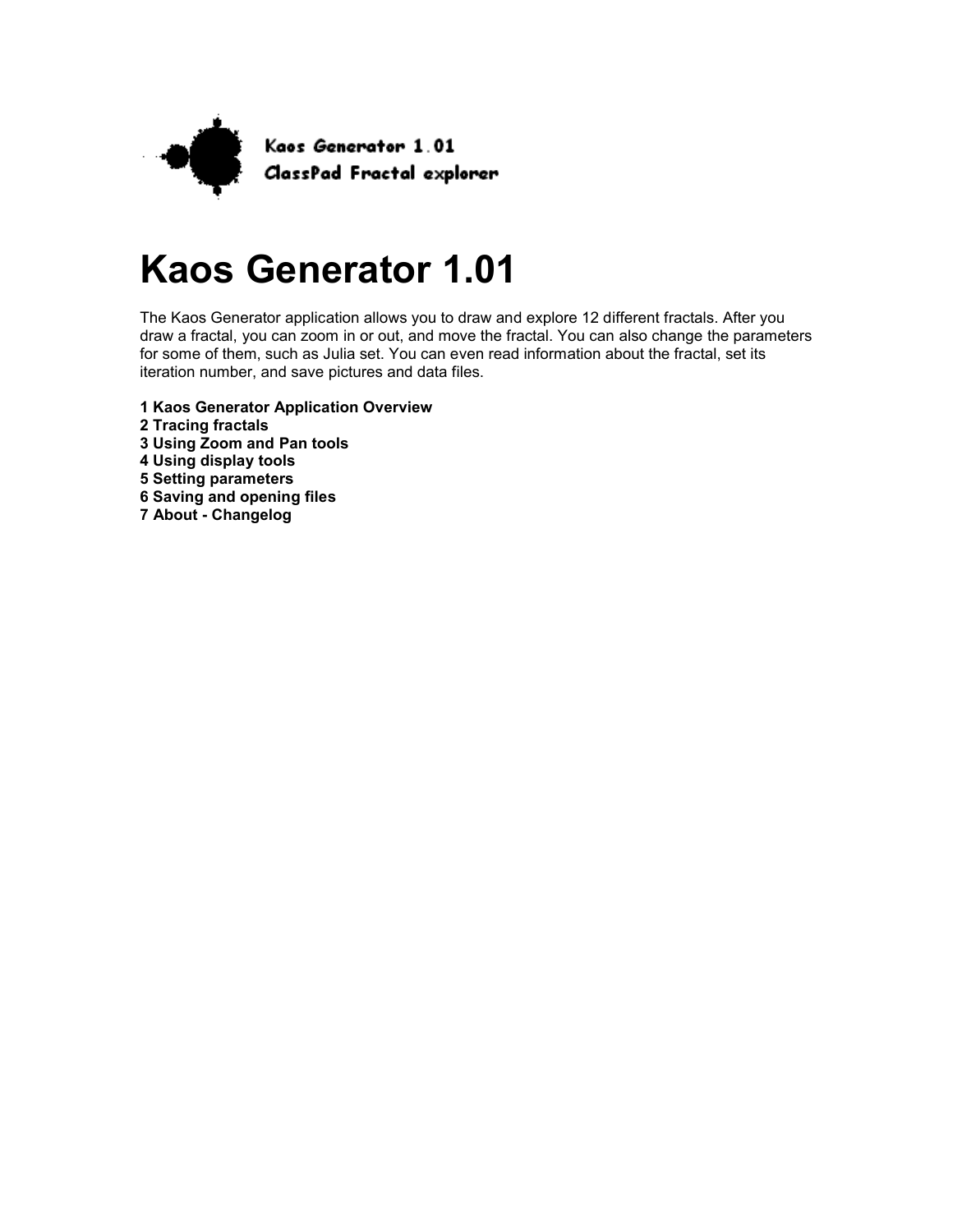## **1 - Kaos Generator Application Overview**

This section describes the Kaos Generator application and provides basic information about its menus and commands.

# **Starting Up the Kaos Generator Application**

Use the following procedure to start up the Graph & Table application.

## ● **ClassPad Operation**

On the application menu, tap

**This starts the Kaos Generator application and displays the Fractal window.** 

# **Kaos Generator Application Window**

When you start up the Kaos Generator application, the Fractal window appears on the display.



The application automatically draws the fractal.

## **Kaos Generator Application Menus**

The menus items will be described in the next sections.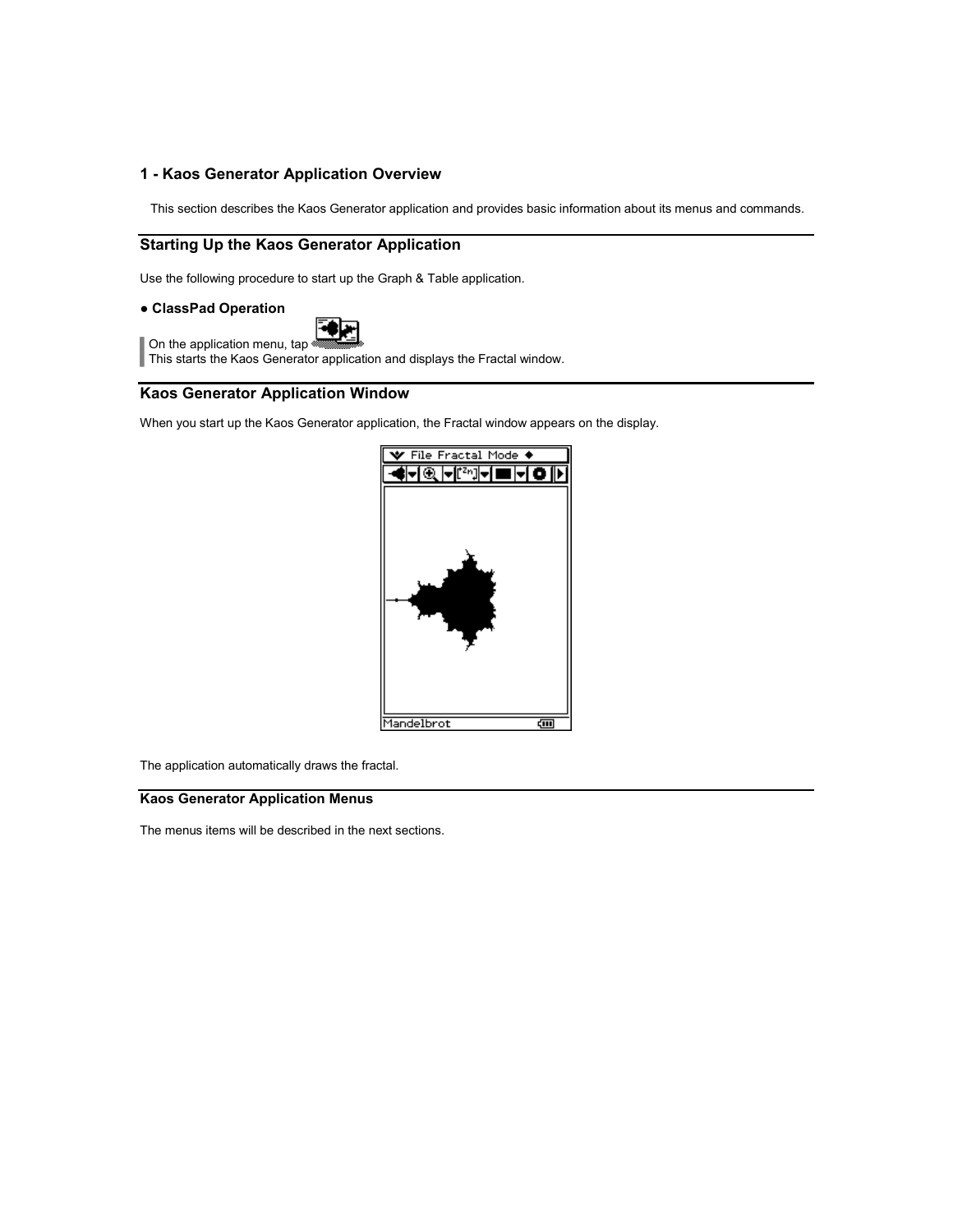[File] - [Open]

- [Save] - [Save as picture]
- [Fractal] [Mandelbrot]
- [Cubed Mandelbrot]
- [Four Mandelbrot]
- [Julia]
- [1/C] - [1/(C+.25)]
- [1/(C-1.40115)]
- [1/(C-2)]
	- $-$  [ $\lambda$  (Lambda)]
	- $-[1/\lambda]$
	- $-[1/(\lambda-1)]$
	- [Henon Attractor]
- [Mode] [Zoom In]
- [Zoom Out]
- [Zoom Factor…]
- [Zoom Box]
	- [Pan]
- [Reset View]
- [Invert Colors]
- [Draft Mode] [Off]
- [Draft x2] - [Draft x4]
	-
- [♦] [Iteration]
	- [Increment]
- [Goto coordinates…]
- [Information]
- [Set Julia constant]
- [Set Attractor]

#### **Kaos Generator Application Status Bar**

The status at the bottom of the Kaos Generator application shows the name of the current fractal selected.

Cubed Mandelbrot का ज

Here, the Cubed Mandelbrot fractal has been selected.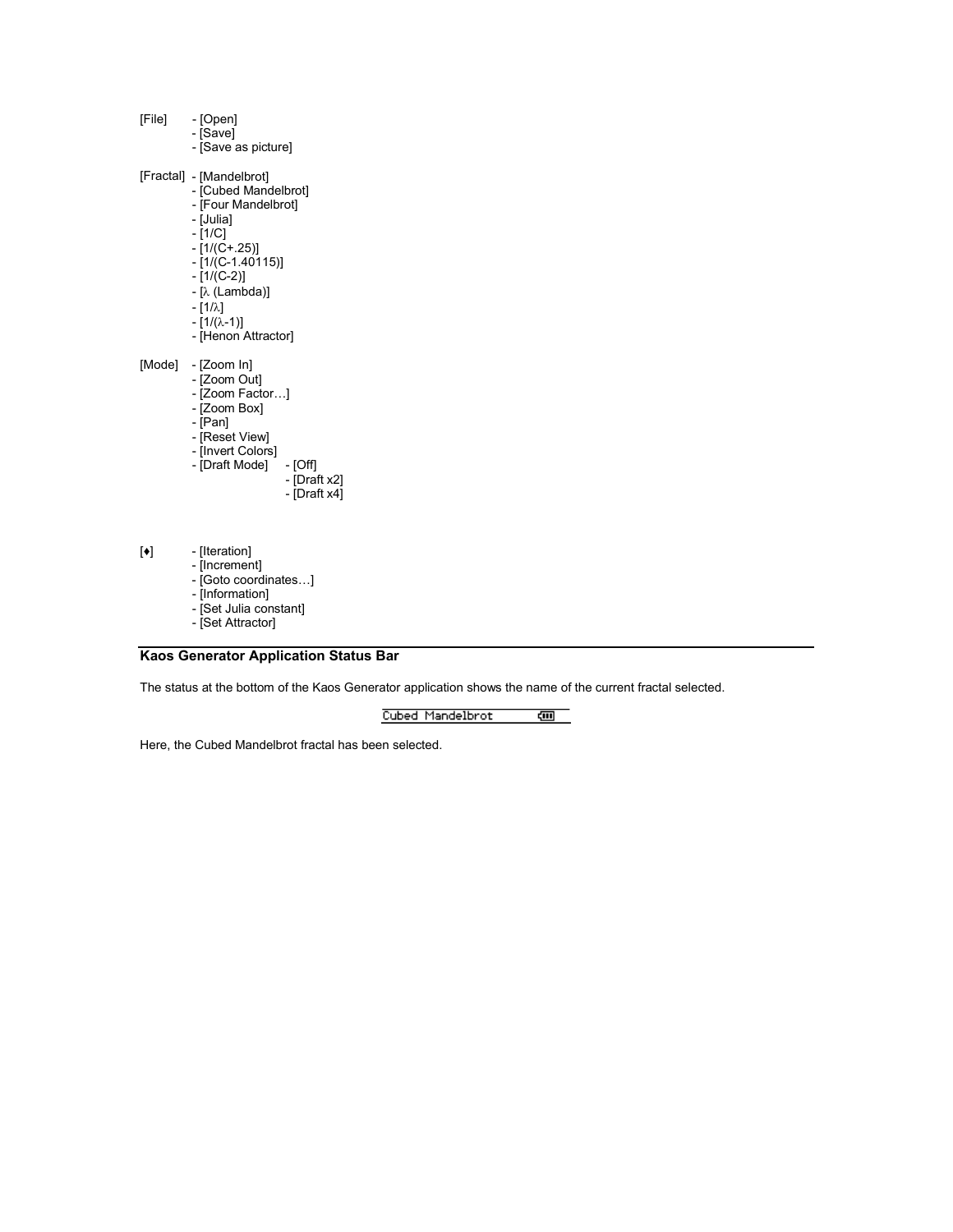# **2 - Tracing fractals**

This section explains how to trace fractals and change the fractal type.

# **When you start the application**

When you start Kaos Generator, the Mandelbrot fractal is automatically selected and drawn on the Fractal window.

## **Selecting the fractal type**

You can select the fractal mode by clicking on the  $\blacksquare$  drop-down button (the first from the left side), or on the [Fractal] menu. Here is the list of available fractals.

| To do this:                                                        | <b>Tap this</b><br>button: | Or select this menu item:    |
|--------------------------------------------------------------------|----------------------------|------------------------------|
| Select the Mandelbrot fractal                                      |                            | Fractal - Mandelbrot         |
| Select the Cubed Mandelbrot fractal                                |                            | Fractal - Cubed Mandelbrot   |
| Select the Four Mandelbrot fractal                                 |                            | Fractal - Four Mandelbrot    |
| Select the Julia set                                               |                            | Fractal - Julia              |
| Select the Inverted Mandelbrot fractal                             |                            | Fractal - 1/C                |
| Select the +0.25 Inverted Mandelbrot variant                       | ිම                         | Fractal - 1/(C+.25)          |
| Select the -1.40115 Inverted Mandelbrot variant (Myreberg's point) | æ.                         | Fractal - 1/(C-1.40115)      |
| Select the -2 Inverted Mandelbrot variant                          |                            | Fractal - $1/(C-2)$          |
| Select the Lambda fractal                                          |                            | Fractal - $\lambda$ (Lambda) |
| Select the Inverted Lambda fractal                                 |                            | Fractal - $1/\lambda$        |
| Select the -1 Inverted Lambda variant                              |                            | Fractal - $1/(\lambda-1)$    |
| Select the Henon attractor                                         |                            | Fractal - Henon Attractor    |

Here are some screenshots of some of these fractals (you can see the name in the status bar):







When you select the Julia fractal, or Henon Attractor, you can set their parameters by clicking on  $\bullet$  - Set Julia Parameter, or ♦ - Set Attractor (depending which fractal you are displaying). When you have clicked, you must enter the values in the input fields.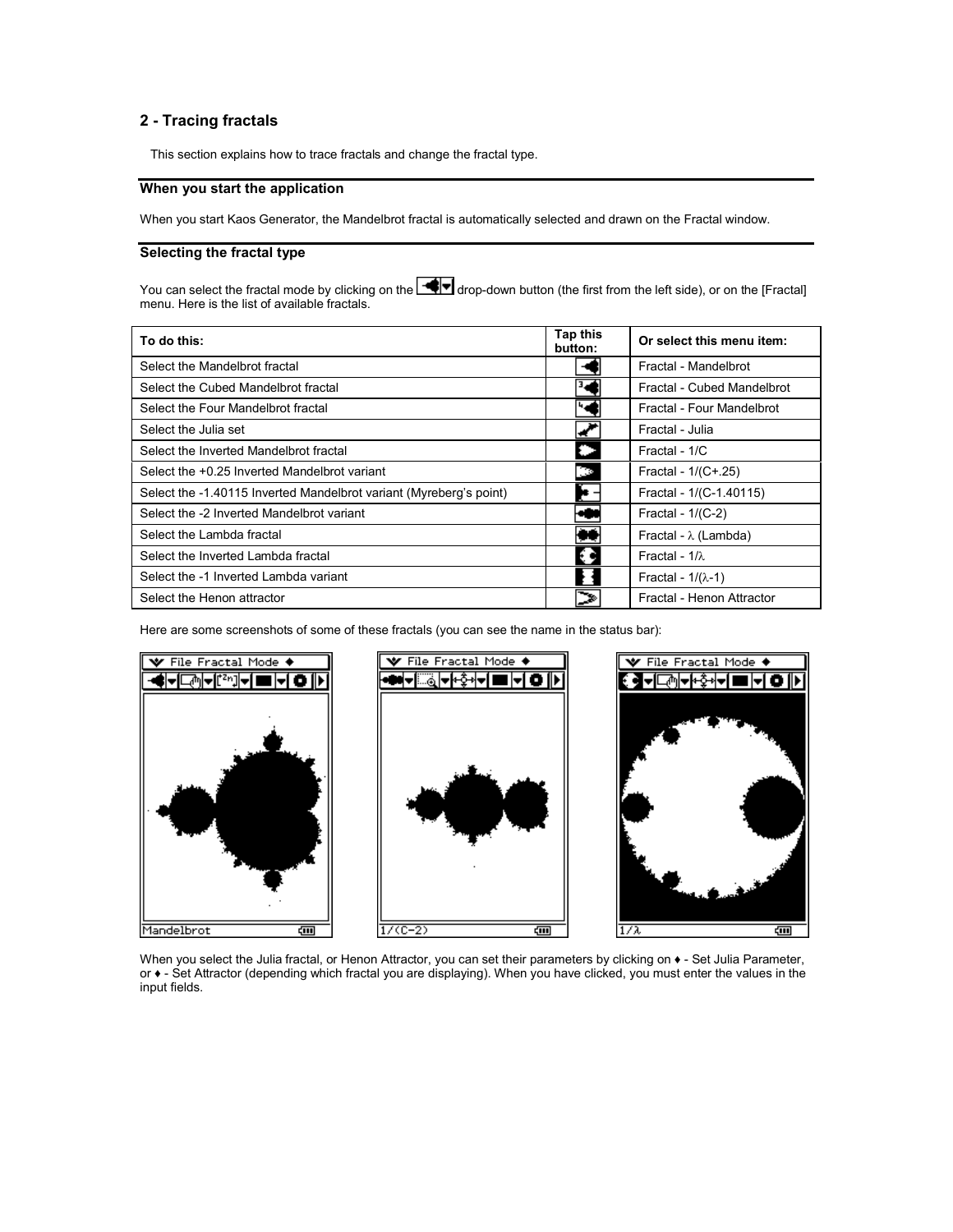| File Fractal Mode ◆<br>∣₩<br>⊅∣चस्ईसच।<br>◼┝▎◐ ╟▸▏                                                                                                                                                                                                                 | $\blacktriangleright$ File Fractal Mode $\blacklozenge$<br><u> ▼ </u> □◎ ▼ <u>┞诊</u> ┦▼<br>170  P                                                                                                                                                                                                          | $\mathbf{\mathsf{\Psi}}$ File Fractal Mode $\mathbf{\blacklozenge}$<br>≫ ▼ □्ले ▼⊦ई∗ ▼<br>HO⊪                                                                                                                                                                            |
|--------------------------------------------------------------------------------------------------------------------------------------------------------------------------------------------------------------------------------------------------------------------|------------------------------------------------------------------------------------------------------------------------------------------------------------------------------------------------------------------------------------------------------------------------------------------------------------|--------------------------------------------------------------------------------------------------------------------------------------------------------------------------------------------------------------------------------------------------------------------------|
| ×<br>C=a+bi<br>a=  <mark>-0.5</mark><br>$b = 0.25$<br>ок<br> Cancel <br>上上子<br>$\times$<br>2D<br>I <sub>mth</sub><br>l abc.<br>cat                                                                                                                                 | ×<br>$x_0$ : $y_0$<br>$x_0 =   \mathbf{B}  $<br>0 =¤ע<br>Cancel<br>ок<br>⊡<br>$\overline{1}$<br>l×l<br>2D<br>mth<br>abc<br>cat                                                                                                                                                                             | ×<br>a:b<br>$a = 1 - 4$<br>$b = 0.3$<br>Cancel <sup>1</sup><br>$\overline{\alpha}$<br>L± L∓<br>⊠<br>2D<br>mth<br> abc<br>cat                                                                                                                                             |
| π θ <br>$ \dot{\tau} $ x $ \mathbf{y} $ z $ \mathbf{t} $<br>j.<br>00<br>8<br>9<br>log<br>ln.<br>Ξ<br>χē<br>$e^{\chi}$<br>5<br>$x^{-1}$<br>6<br>÷<br>4<br>з<br>2<br>1xI<br>ø<br>(一)<br>Е<br>ans<br><b>TRIG</b><br>VAR.<br><b>EXE</b><br>CALC OPTN<br>Julia<br>द्गा। | 치비<br>$ \hat{\tau}  \mathbf{x}   \mathbf{y}   \mathbf{z}   t$<br>۱i<br>١œ<br>8<br>9<br>log<br>$\qquad \qquad =$<br>1n<br>$e^{\chi}$<br>5<br>x<br>$x^{-1}$<br>4<br>6<br>÷<br>×<br>з<br>У<br>l×l<br>ø<br>くーン<br>Е<br>ans<br><b>VAR</b><br><b>EXE</b><br><b>TRIG</b><br>CALC OPTN<br>Henon Attractor<br>द्गा। | 치비<br>۱i<br> ≑  <i>x</i>   y  <i>z</i>   t  ←<br>ω<br>,<br>8<br>9<br>log<br>1n<br>$=$<br>$e^{\chi}$<br>χē<br>5<br>$x^{-1}$<br>6<br>1÷<br>4<br>з<br>2<br>У<br>×<br>0<br>〈一〉<br>18<br>Е<br>ans<br><b>EXE</b><br>TRIG<br>CALC OPTN<br><b>VAR</b><br>Henon Attractor<br>दम्म |
| Julia Fractal                                                                                                                                                                                                                                                      |                                                                                                                                                                                                                                                                                                            | Henon Attractor                                                                                                                                                                                                                                                          |



You can stop tracing the fractal by pressing the Clear key. You can also pause and resume it by pressing the  $\blacktriangleleft$  key.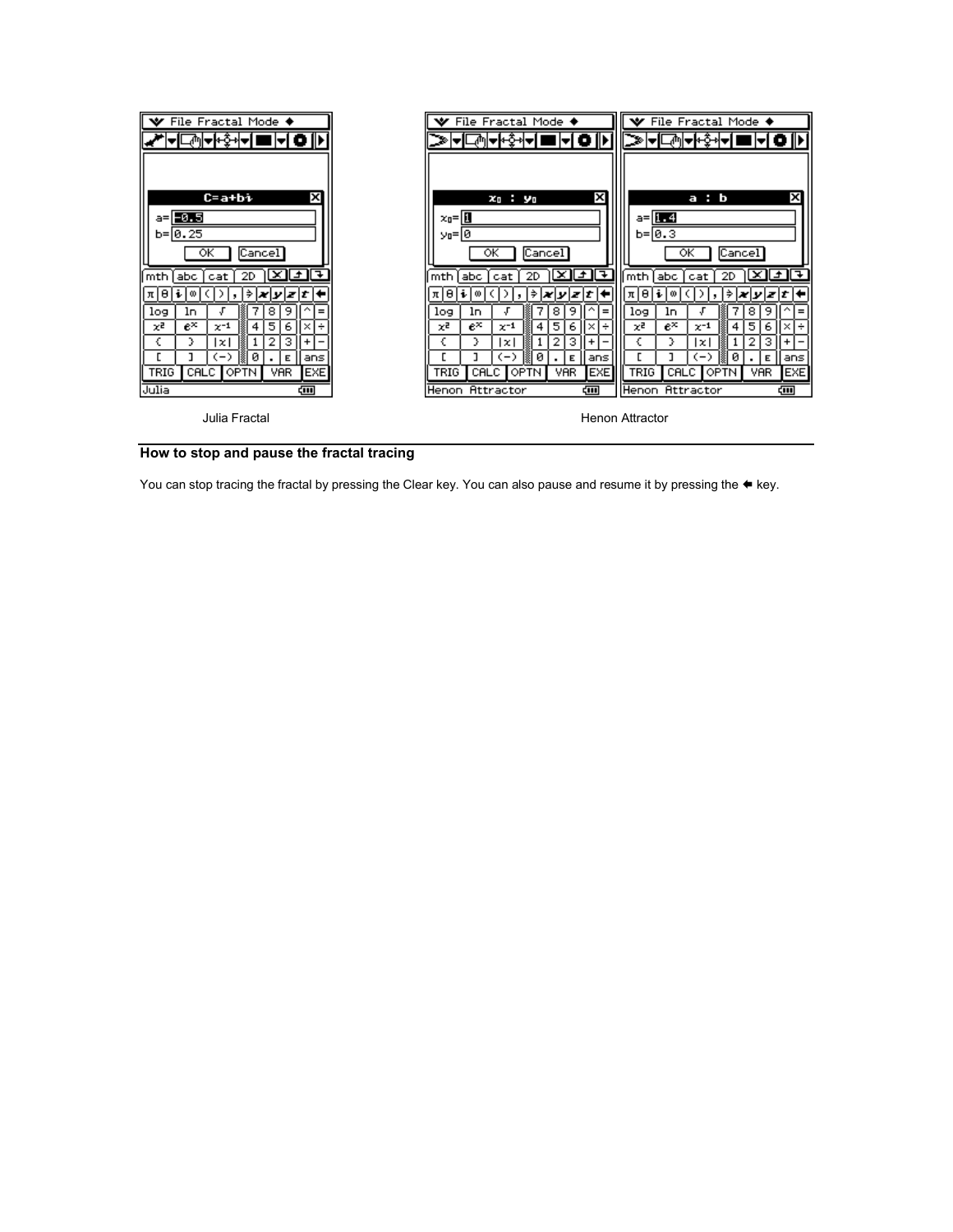## **3 - Using Zoom and Pan tools**

This section explains how to navigate in the fractal using the Zoom and Pan tools.

## **Overview of the Mode menu**

You can use navigation tools by clicking on the  $\bigcircled{\mathbb{R}}\blacktriangledown$  drop-down button, or on the Mode menu. Here are the 6 first functions (the others will be explained in the section 4):

| <b>Tap this</b><br>button: | Or select this menu item: |
|----------------------------|---------------------------|
| Q                          | Mode - Zoom In            |
| Θ                          | Mode - Zoom Out           |
| ⅏                          | Mode - Zoom Factor        |
| <br>…⊖                     | Mode - Zoom Box           |
| մՊ                         | Mode - Pan                |
| ❀                          | Mode - Reset View         |
|                            |                           |

#### **Using zoom tools**

When you are in Zoom In or Zoom Out mode, just click on the part of the fractal you want to zoom. When you are in Zoom Box mode, you must draw a box by dragging the stylus on the screen.

The Zoom Factor tool is different, because it is not a mode. When you select it, it displays an input dialog where you must enter the zoom factor. If you tap OK it will zoom in the middle of the screen with the factor you entered.

You can perform Fast zoom by pressing + or - keys. + is similar to Zoom In but it zooms automatically in the middle of the screen. - is similar to Zoom Out but zooms automatically out the middle of the screen.

#### **Pan**

When you are in Pan mode, you have just to drag the stylus to move the fractal.

#### **Restoring default window parameters**

Reset View restores the default parameters (xmin, xmax, etc...).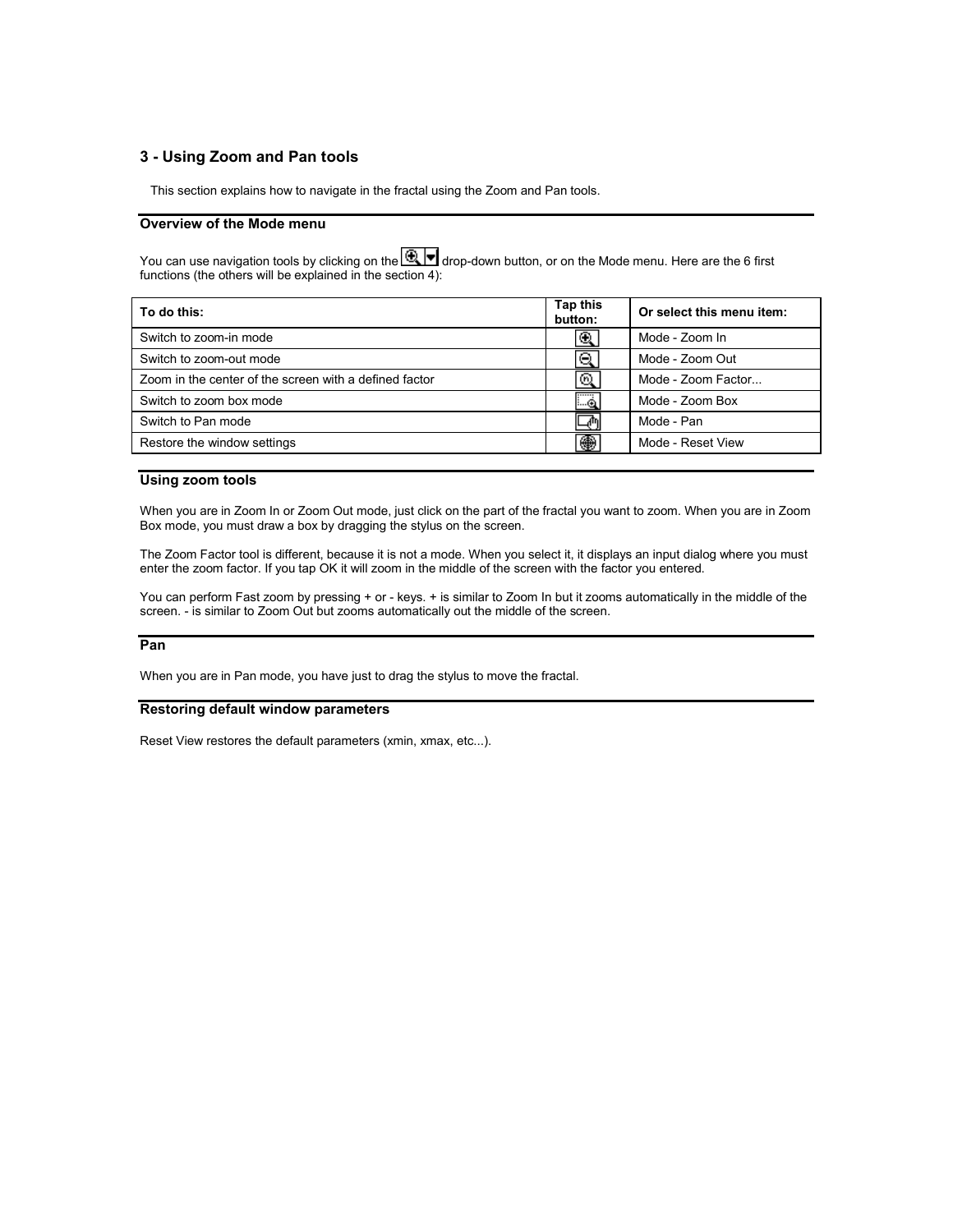# **4 - Using display tools**

This section describes the two others tools in the Mode menu.

# **Overview of the functions Draft and Invert Colors**

Here are the toolbar buttons and menu items corresponding to these functions:

| To do this:                                      | Tap this<br>button: | Or select this menu item:    |
|--------------------------------------------------|---------------------|------------------------------|
| Switch between Normal colors and Inverted colors |                     | Mode - Invert Colors         |
| Draw all points                                  |                     | Mode - Draft Mode - Off      |
| Draw only 1 point out of 2                       | W                   | Mode - Draft Mode - Draft x2 |
| Draw only 1 point out of 4                       | .<br>.<br>.         | Mode - Draft Mode - Draft x4 |
|                                                  |                     |                              |

#### **Invert Colors**

Select Mode - Invert Colors to invert the colors in the fractal. The check-box is checked if the colors are inverted.

## **Draft Mode**

If the tracing becomes too slow, you can select Mode - Draft Mode - Off, Draft x2 or Draft x4 to switch between the 3 modes. The radio buttons show which is selected.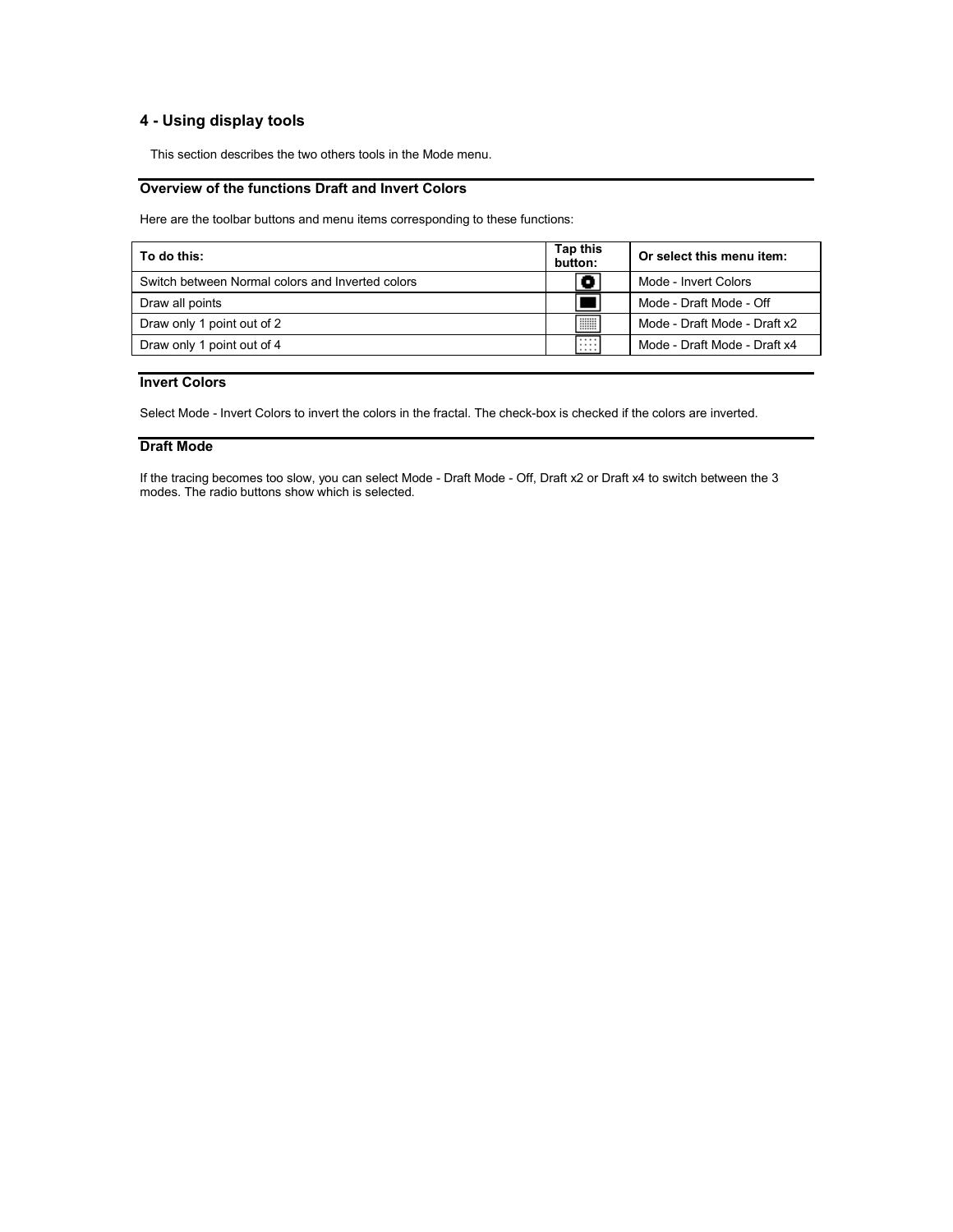## **5 - Setting parameters**

This section explains how to set the parameters and some other practical tools.

## **Overview of the ♦ menu**

Here are the toolbar buttons and menu items corresponding to the functions:

| To do this:                       | Tap this<br>button: | Or select this menu item:     |
|-----------------------------------|---------------------|-------------------------------|
| Set the iteration number          | litZnal             | $\triangle$ - Iterations      |
| Set the increment in pixels       | ⊬≬⊣                 | $\bullet$ - Increment         |
| Move to the entered coordinates   | [K)                 | $\bullet$ - Go to coordinates |
| Get information about the fractal | n                   | $\bullet$ - Information       |
|                                   |                     |                               |

#### **Iterations**

If you don't have much knowledge about sequences, iteration number is the number of times the sequence is calculated. So more there are iterations, more the fractal has details, more the calculation is slow. For the Mandelbrot fractal, when the iterations number is 1, you get a circle! To set the iterations number select ♦ - Iterations and enter a number in the input field. When you want to zoom in a part of the fractal, it is advised to set Draft x2 or Draft x4 if you don't want to wait hours before finding what you searched.



#### **Increment**

When you press  $\langle \cdot \rangle$ ,  $\blacktriangle$  and  $\blacktriangleright$  buttons, the fractal moves from about 20 pixels. You can modify this offset by selecting  $\blacktriangleright$ . ♦ - Increment and entering you increment in pixels.

#### **Go to coordinates**

If you want to go to a precise location, use ♦ - Go to coordinates and enter the coordinates in the input fields.

#### **Information**

You can get different information about the fractal type, the location, the zoom factor... by selecting  $\bullet$  - Information. Here is a screenshot you can get: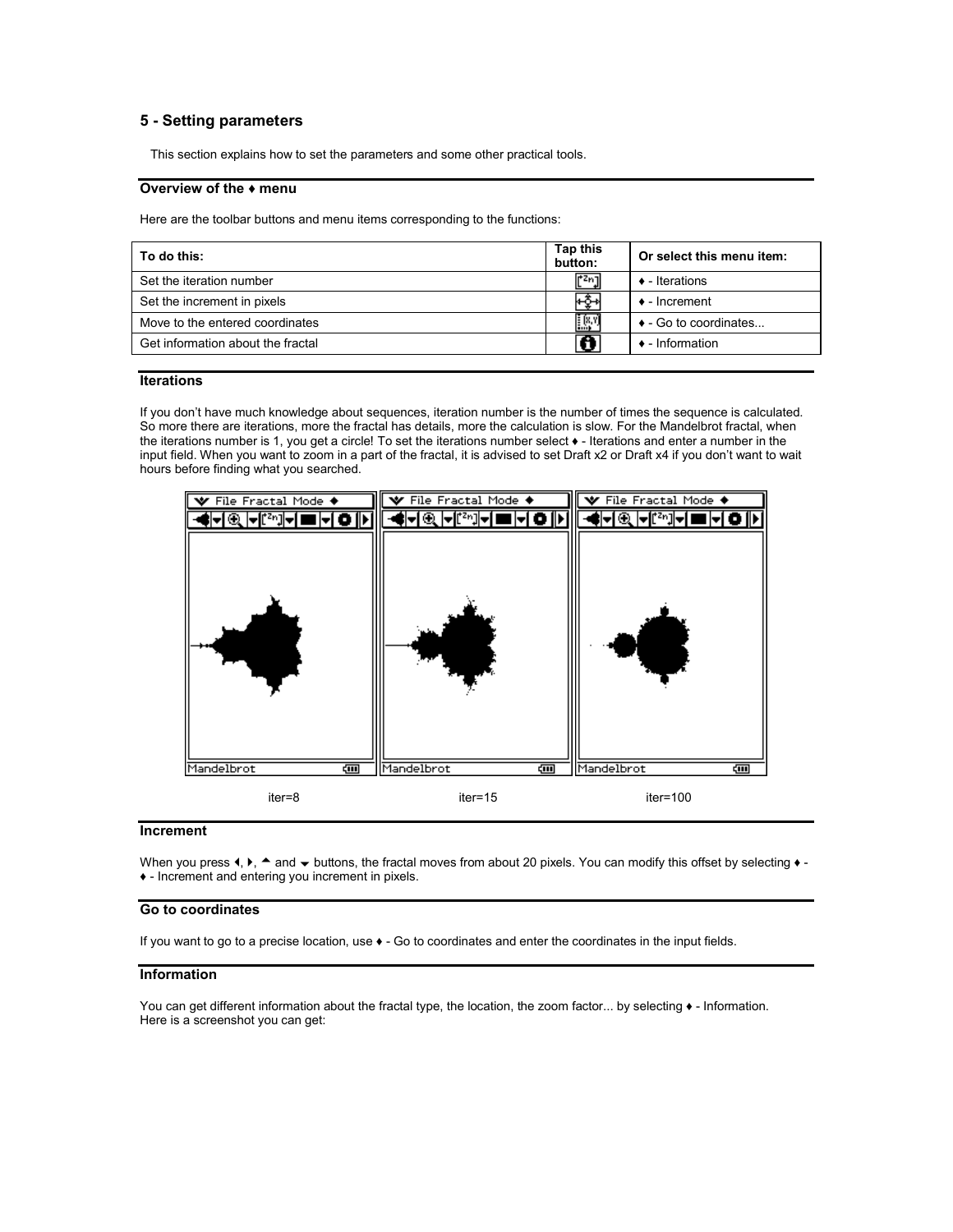| Information                                     |  |
|-------------------------------------------------|--|
| Fractal Mode:<br>Mandelbrot                     |  |
| Coordinates x;y :<br>x=0.025974<br>y=-0.894274. |  |
| You are at 141 pixel(s)<br>from the origin.     |  |
| You are at pixel<br>(4:141).                    |  |
| Zoom ×4.10321741                                |  |
|                                                 |  |
|                                                 |  |
| $\overline{\alpha}$                             |  |
| Mandelbrot<br>दम्म                              |  |

# **6 - Saving and opening files**

This section explains how to save and open data files and pictures.

## **Overview of the File menu**

Here are the functions used to save and open files:

| To do this:      | Tap this<br>button: | Or select this menu item: |
|------------------|---------------------|---------------------------|
| Load a data file |                     | File - Open               |
| Save a data file | ш                   | File - Save               |
| Save a picture   | HØ                  | File - Save as picture    |

# **What are data files?**

Data files contain the window settings, the actual fractal mode and the iterations number. They use "FILE" type.

You can save or load a data file by selecting File - Open or File - Save.

# **Saving pictures**

If you want to keep a screenshot of the fractal, select File - Save as picture. The picture obtained has a 160x193 format.